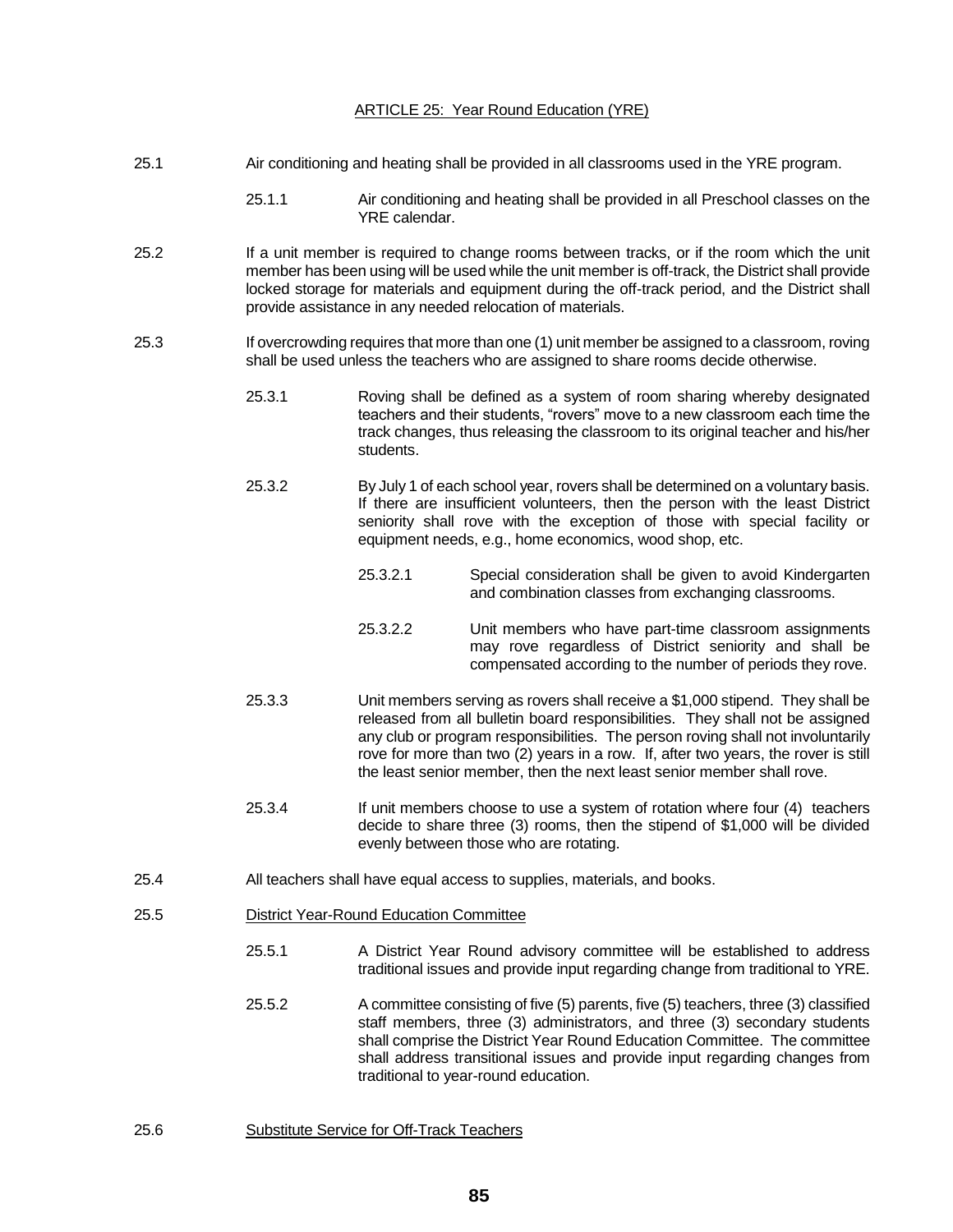- 25.6.1 Current unit members who are not scheduled for service may serve as substitutes in the District.
- 25.6.2 Unit members who substitute during their off track period shall be paid the usual substitute rate for employees who have retired from the District.
- 25.6.3 All unit members interested in substitute service shall submit in writing, a notification to the District Office listing the dates they are available for substitute service.

#### 25.7 Year-Round Archived Language

Language from the 2003-2006 contract between Washington Unified School District and Washington Teachers' Association regarding year-round education has been placed at the end of Article 25 YRE as of February 23, 2006, until further need by mutual agreement between the two parties.

- 5.1.1 A track shall be defined as a specific period of instruction for both students and teachers.
- 5.1.2 Single track YRE shall be defined as an alternative calendar, which utilizes only one track with all teachers and students on site at the same time.
- 5.1.3 Off-track shall be defined as non-school/duty time for students and teachers.
- 5.1.4 A transfer shall be defined as a change within position classification from one school or administrative unit to another or from a traditional calendar to a YRE calendar or from a YRE calendar to a traditional calendar
- 5.1.6 A reassignment shall be defined as a change in position classification within a school or administrative unit including a change from one YRE track to another YRE track in that unit.
- 5.2.2 …or those wishing to transfer out of YRE will be given priority to District openings if they qualify with there being no difference in priority between program elimination and YRE transfers.
- 5.2.4 YRE Vacancies

.

- 5.2.4.1 When a vacancy occurs in a YRE school, unit members at that site shall have priority to that vacancy. The criteria contained in 5.3.3 shall be the criteria for such reassignment.
- 5.2.4.2 When the vacancy for a YRE position is posted, a notice shall be distributed among the teachers at that site seeking volunteers for that vacancy.
- 5.2.4.3 If no on-site unit member volunteers within 5 days of the notice, then Section 5.2.6 shall prevail.

# 5.2.5 Regular Procedure

- 5.2.5.3 … The obligation to post shall depend upon the calendar and track of the vacancy.
- 5.2.7 Notices of vacancies…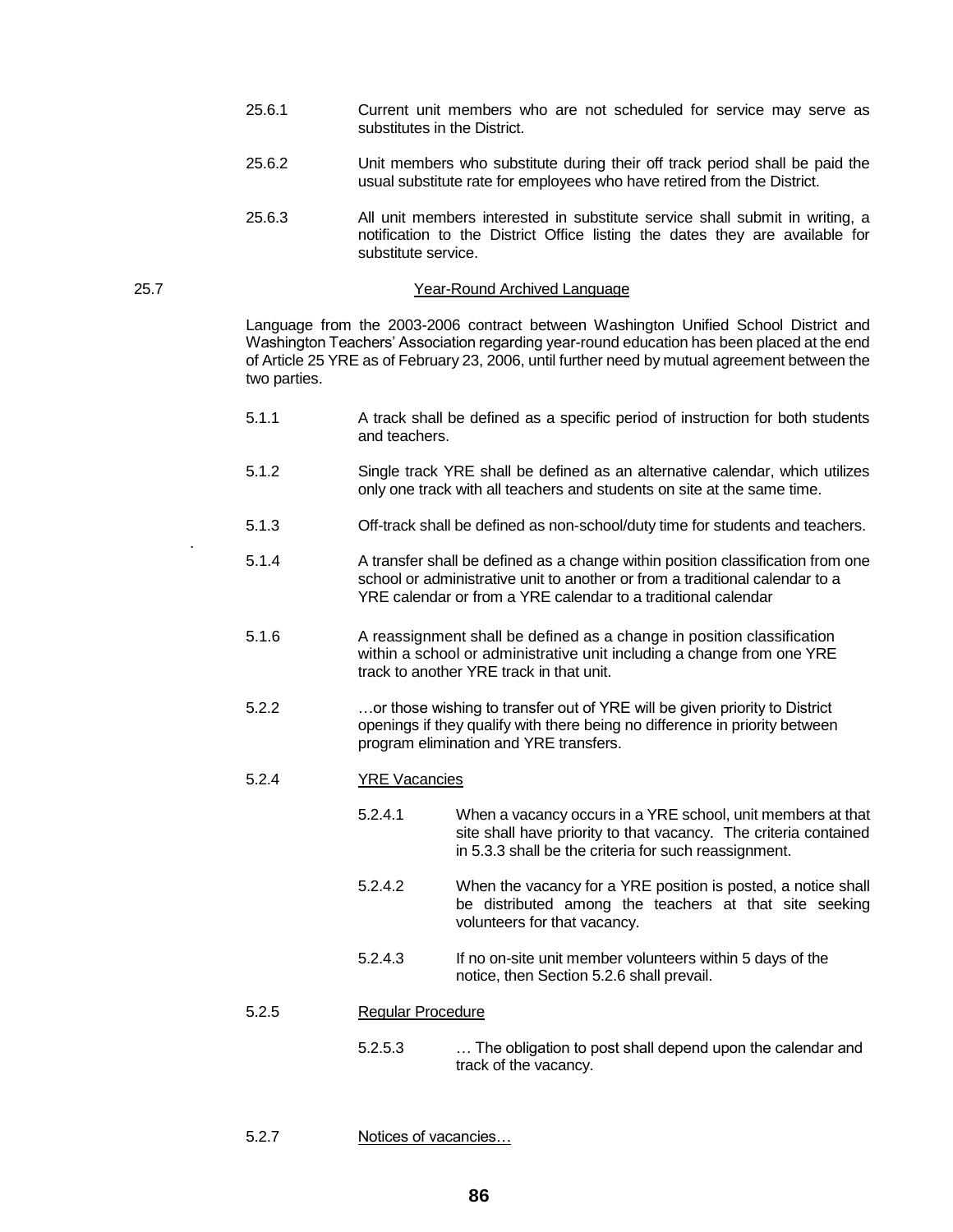- 5.2.7.1 During summer vacation and off track, notices of vacancies will be mailed to each member of the bargaining unit who has requested such notification.
- 5.3.6 Unit members who have voluntarily changed tracks during the school year and would be subject to loss of annual workdays shall be provided an opportunity to substitute teach sufficient days to fulfill the annual contractual obligation and thereby receive a full year of service for retirement purposes, if such days exist before the end of the fiscal year. If a change of tracks results in a longer school year than the annual contractual obligation, the unit member shall be paid per diem for all days worked over the normal contract year.
- 5.4.6 Should it become necessary to transfer a teacher to a different track, the District will first ask for volunteers to change tracks. Unit members involuntarily transferred from one track to another shall be paid in full according to the original anticipated annual wage, even if less days are served due to the move. If there are available days to meet the work year contract, however, the unit member shall substitute for those additional days. If the involuntary transfer results in more days of service due to the need to serve on a new track, the teacher shall be paid his/her regular per diem rate for those additional days.
- 5.4.7 If a unit member has been involuntarily transferred from one track to another, the unit member may request a transfer to another school or track, and shall be given first consideration for the transfer request.

# 5.5 YRE Track Assignment

- 5.5.1 Site administrators will meet with the staff to discuss teacher preferences prior to the development of the master schedule.
- 5.5.2 Teachers on site shall meet by grade level/subject areas and attempt to reach agreement on initial track assignment; combination class teachers can choose which grade/subject area with which to meet if there will be opening(s) at both grade levels/subject areas.
	- 5.5.2.1 If unanimous agreement is reached, the unit members' track selections shall stand.
	- 5.5.2.2 If unanimous agreement cannot be reached by the unit members, or the track schedule requirements have not been met, the initial track assignments shall be made by the site administrator based upon the criteria set forth in 5.4.5 of the current contract agreement.

## 5.6 Miscellaneous

- 5.6.2 The District shall assign the K-8 children of the unit member who attend school in the District to any track the unit member chooses if the District provides such calendars for the grade level (s) and/or program needs of the children.
- 5.6.3 If both spouses are working at a YRE school site, they shall be given first consideration for placement on the same track, if desired

## 11.14. Exchange Days

11.14.1 On-track and off-track unit members assigned to the same building may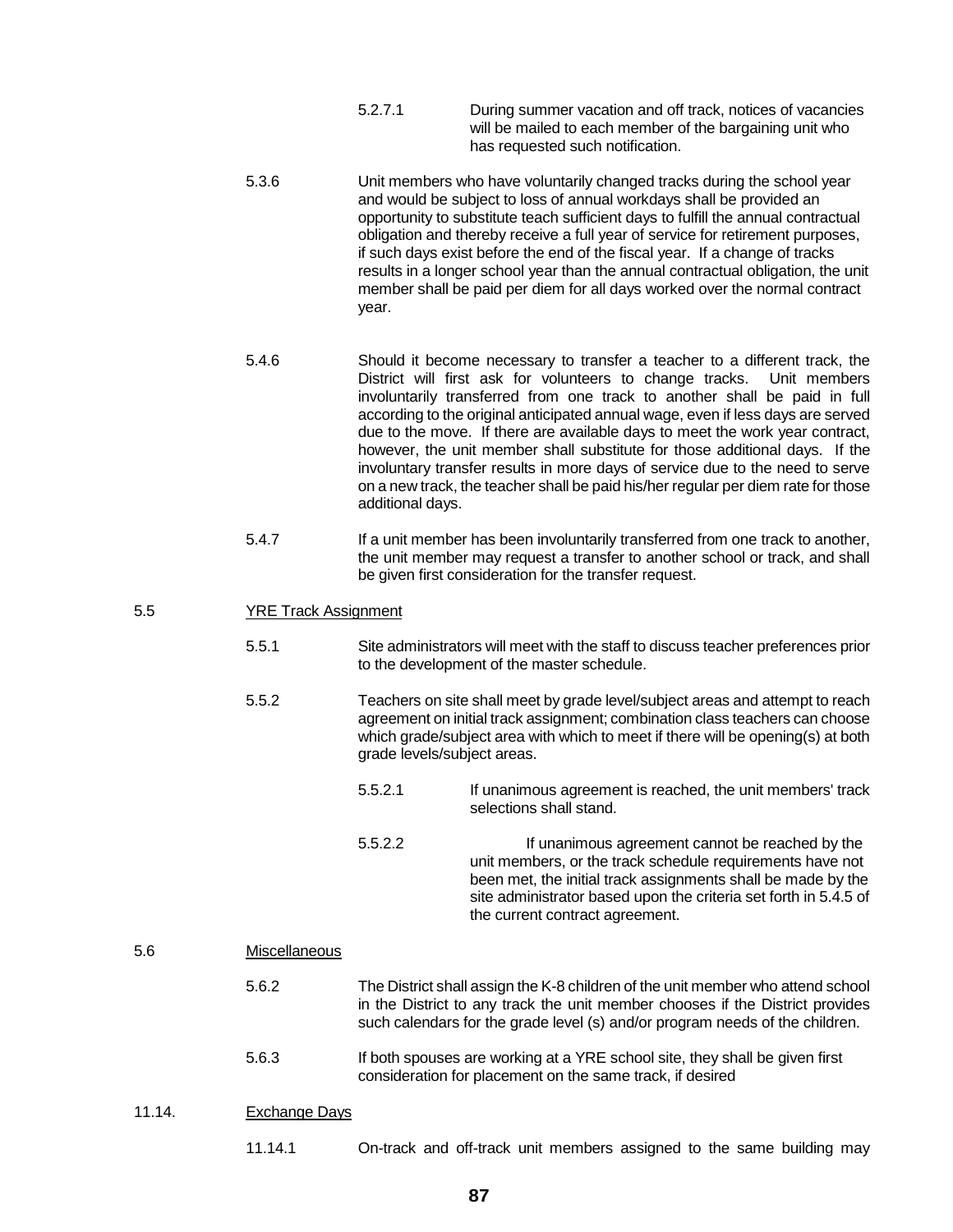voluntarily exchange days without loss of pay, benefits, or sick leave, subject to the restrictions below.

- 11.14.2 The school administrator must be notified of exchange days at least one (1) week prior to the exchange.
- 11.14.3 Exchange days may not occur during the following periods without advanced written approval of the school site administrator:
	- 11.14.3.1 Teacher-Parent Conference periods. 11.14.3.2 The last two (2) days of any grading period. 11.14.3.3 Staff Development days. 11.14.3.4 The first week of each track, and the final week of school.
		- 11.14.3.5 The days of Open House and Back-to-School Night.
- 11.14.4 The unit member shall have the responsibility for arranging the exchange with other unit members.
- 11.14.5 Payback of the exchange is the responsibility of the unit members, and the District shall not be involved in either the monitoring or the enforcement of the payback.
- 16.1.2 Class sizes should be equitable among the tracks on YRE sites.
- 5.4.6 Should it become necessary to transfer a teacher to a different track, the District will first ask for volunteers to change tracks. Unit members involuntarily transferred from one track to another shall be paid in full according to the original anticipated annual wage, even if less days are served due to the move. If there are available days to meet the work year contract, however, the unit member shall substitute for those additional days. If the involuntary transfer results in more days of service due to the need to serve on a new track, the teacher shall be paid his/her regular per diem rate for those additional days.
- 5.4.7 **If a unit member has been involuntarily transferred from one track to** another, the unit member may request a transfer to another school or track, and shall be given first consideration for the transfer request.

### 5.5 YRE Track Assignment

- 5.5.1 Site administrators will meet with the staff to discuss teacher preferences prior to the development of the master schedule.
- 5.5.2 Teachers on site shall meet by grade level/subject areas and attempt to reach agreement on initial track assignment; combination class teachers can choose which grade/subject area with which to meet if there will be opening(s) at both grade levels/subject areas.
	- 5.5.2.1 If unanimous agreement is reached, the unit members' track selections shall stand.
	- 5.5.2.2 If unanimous agreement cannot be reached by the unit members, or the track schedule requirements have not been met, the initial track assignments shall be made by